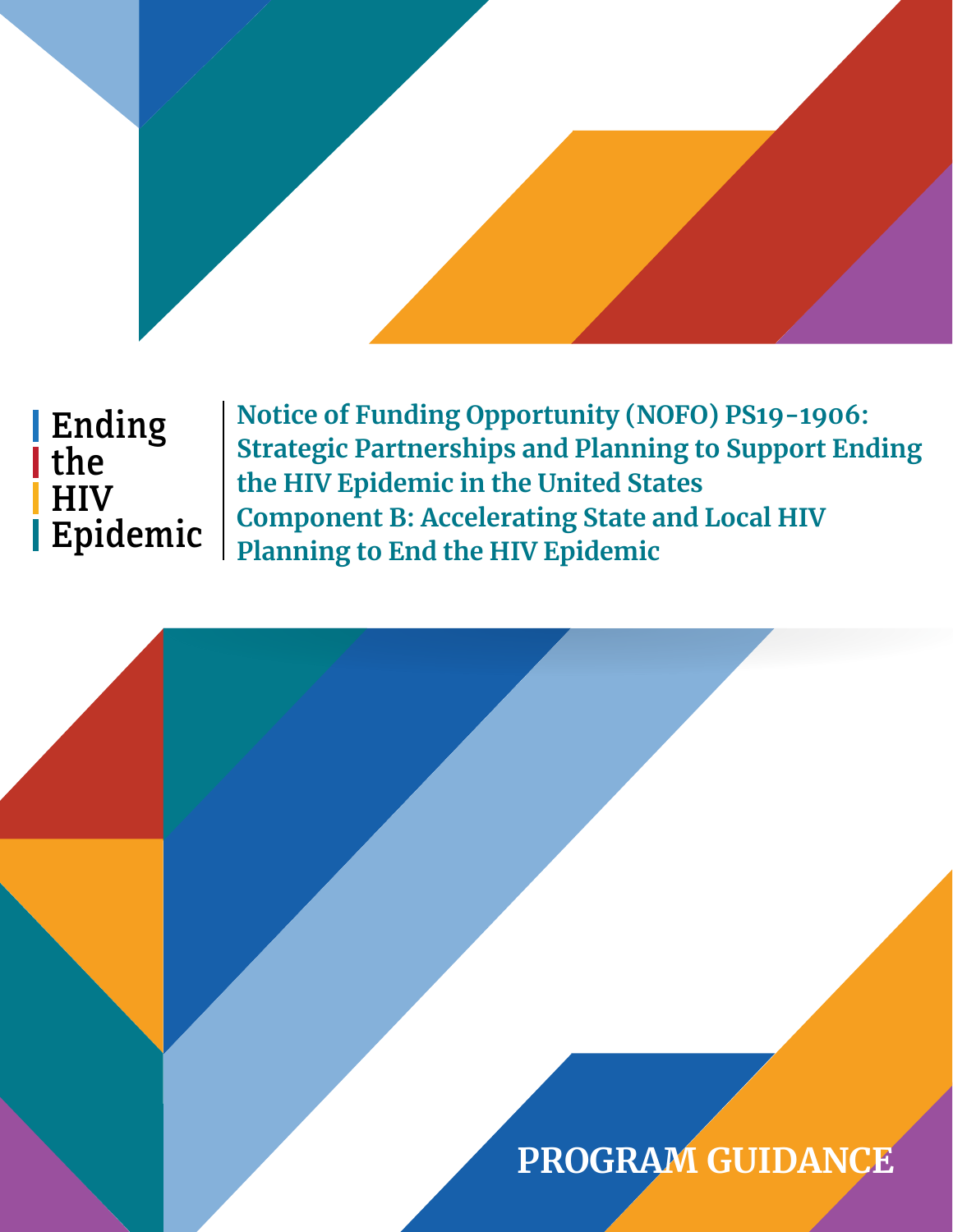#### Executive Summary

This program, PS19-1906: Component B: Accelerating State and Local HIV Planning to End the HIV Epidemic, will support jurisdictional planning efforts to end the HIV epidemic in the U.S. These efforts will address emerging and existing needs of targeted jurisdictions through support of planning activities by CDC-funded state and local health departments and their partner organizations and communities. Despite many treatment and prevention advances, reducing HIV infections and improving health outcomes for people with HIV in the U.S. remain challenging. In February 2019, the President announced the Ending the HIV Epidemic in America initiative. The initiative will leverage powerful data, tools, and resources to reduce new HIV infections by 90% over the next 10 years.





#### Introduction

This NOFO supports planning for those jurisdictions identified as part of Phase 1 (Figure 1) in the Ending the HIV Epidemic (EHE) initiative. This planning guidance clarifies requirements for the PS19-1906-B EHE planning NOFO. Specifically, it emphasizes the need for ongoing community engagement within the jurisdictions. Reaching the ambitious goals of the initiative will require direct engagement of communities in the identified counties and jurisdictions. For states with identified Phase 1 counties, those counties will be the focus of the final plan, and community engagement in these counties will be a key element to the planning efforts. This planning will emphasize the development of a streamlined and concisely written plan to minimize burden on both the planning and the review processes. The resulting focused EHE plans will guide the development and implementation of future EHE activities.

The written plan created by PS19-1906-B recipients will serve as a blueprint for the development of more detailed applications and workplans to be submitted to each federal agency following their specific guidance. These federal funding mechanisms that support the implementation of activities will require specific goal setting and monitoring. The written plan being developed will describe the key strategies and activities that each participating health department plans to operationalize and monitor with future implementation funds. Recipients are strongly encouraged to propose other novel and disruptively innovative activities that are unique to their jurisdiction's local context.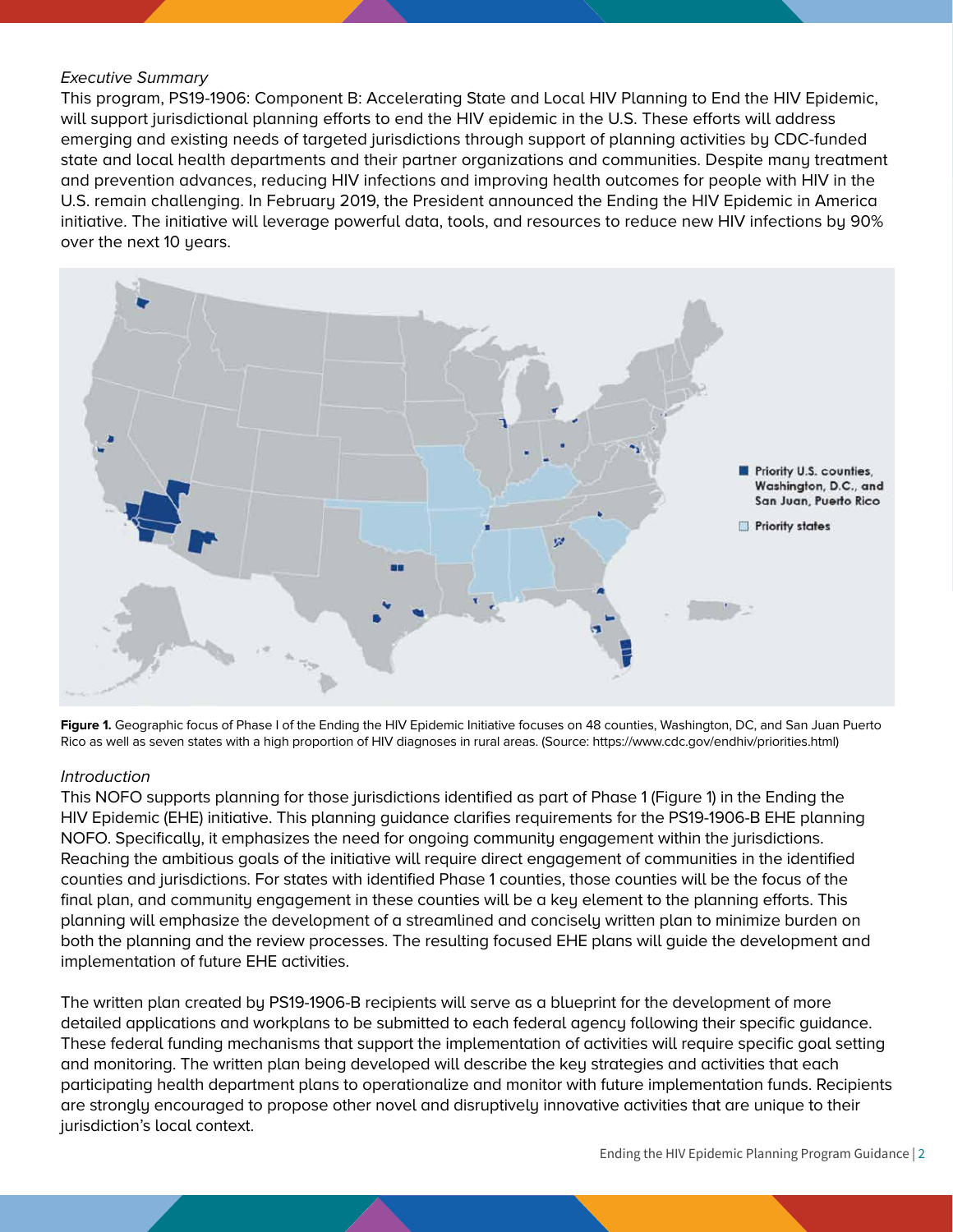The new written plan should not redevelop existing products such as epidemiologic profiles, and situational analyses (among others) if those products are current and up-to-date. The new plan should focus on those Phase I jurisdictions identified in the EHE initiative. Existing versions of these documents may be updated or modified if needed for the current planning effort using resources from this NOFO.

# **Planning Highlights**

- Increased and ongoing community engagement
- Concise and expedited planning documentation
- EHE planning will add to or enhance not replace previous planning efforts

### Background: HIV Planning Group Process

Since 1993, health departments funded by CDC, through their federally funded state and local level HIV prevention programs, are required to have an HIV prevention planning process that includes the establishment of an HIV prevention planning group (HPG) and the development of a jurisdictional HIV prevention plan. HIV planning is a process through which people from different walks of life, interests, responsibilities, and involvement with HIV come together as a group to inform and support the development and implementation of a Jurisdictional HIV Prevention Plan. HIV planning is based on the belief that local planning is the best way to respond to local HIV prevention needs and priorities. In 2012, CDC issued an updated HIV Planning Guidance (current version). This guidance for HIV planning defines CDC's expectations of health departments and HIV planning groups (HPGs) in implementing HIV prevention planning. (Source: [https://www.cdc.gov/hiv/pdf/p/cdc-hiv-planning-guidance.pdf.](https://www.cdc.gov/hiv/pdf/p/cdc-hiv-planning-guidance.pdf))

In 2015, CDC and HRSA jointly issued Integrated HIV Prevention and Care Guidance that allowed one plan to satisfy both CDC's and HRSA's requirements. All jurisdictions funded by CDC/DHAP and HRSA/HAB are required to have a planning process and the establishment of either an HIV Planning Group, Planning Council, or Advisory Group, referred to as "planning body." Currently, local HIV prevention and care planning is integrated between activities funded by CDC and activities supported by HRSA's Ryan White HIV/AIDS Program for Part A and B (see: h[ttps://hab.hrsa.gov/sites/default/files/hab/Global/hivpreventionplan062015.](ttps://hab.hrsa.gov/sites/default/files/hab/Global/hivpreventionplan062015.pdf) [pdf\)](ttps://hab.hrsa.gov/sites/default/files/hab/Global/hivpreventionplan062015.pdf). These HIV planning bodies are therefore central to local planning activities.

#### Moving Forward: EHE Planning Guidance

A similar collaborative planning process can be used for these jurisdictional EHE plans as well, ensuring health departments address local needs and provide flexibility to address local challenges that vary from one community to another, consistent with the HIV integrated planning process. Recipients will be expected to engage in the following activities to support the purpose and outcomes of the NOFO.

#### **Section I: Engagement Process** [NOFO Activity 1, 4, 5]

The engagement process involves the collaboration of key stakeholders and broad-based communities who work together to identify strategies to increase coordination of HIV programs throughout the state, local health jurisdictions, or tribal areas (for a list of potential key stakeholders for community engagement and HPG membership, see Appendix A). The collaboration should result in a collective vision that assists the jurisdiction in achieving the goals of the EHE Initiative. The strategies should be flexible to ensure that the voices of the community and key stakeholders who may not be members of the existing HIV Planning Bodies are also heard. It is important that all voices are considered in the engagement process and reflected in the Ending the HIV Epidemic Plan. Additional information on "how to conduct the engagement process" can be found within the HIV Planning Guidance at: [https://www.cdc.gov/hiv/pdf/p/cdc-hiv-planning-guidance.pdf.](https://www.cdc.gov/hiv/pdf/p/cdc-hiv-planning-guidance.pdf)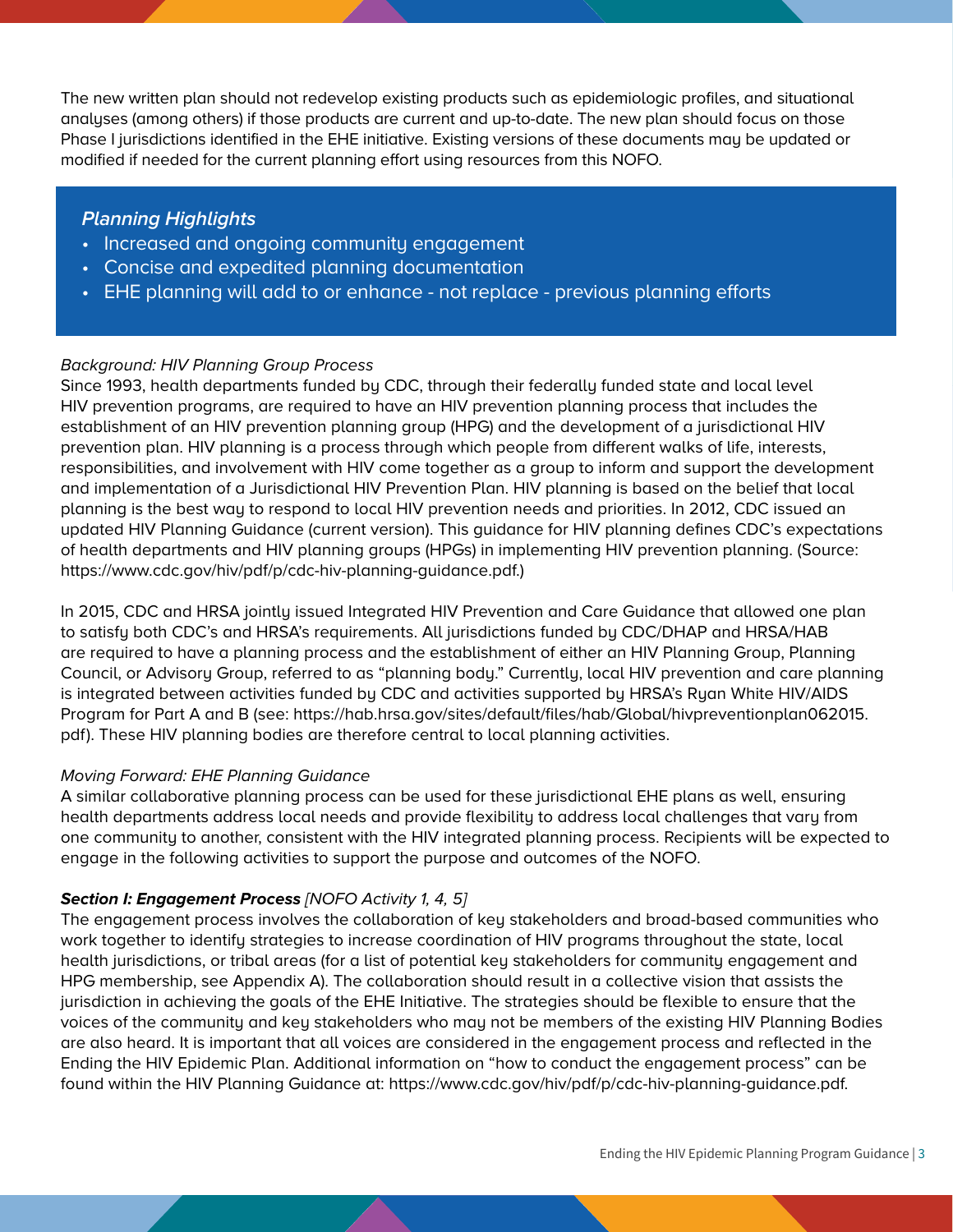**Documentation of Engagement.** For engagement activities supported by this NOFO, recipients will need to document each of the three types of engagement described below (planning bodies, community partners, and service providers). Recipients will need to submit documentation that includes the frequency, locations, anticipated number of attendees, profile of participants, etc. by providing a description of who was engaged, the time and location of the meeting, and a brief summary of what was discussed. Recipients should highlight any "new partners or voices" participating in this process (See Appendix A for examples). Comments or suggestions from these engagement sessions that are intended to be incorporated into the plan should be explicitly documented. To meet this documentation of engagement requirement, recipients will be required to submit *meeting* agendas, description of attendees, description of outreach activities, and brief summaries of the discussion.

Existing local prevention and care integrated planning bodies. Recipients should engage with existing local prevention and care HIV planning bodies that represent the identified Phase I jurisdictions. These local planning bodies should include "new voices" that represent communities identified in Phase I jurisdictions who have not previously participated in the planning process. This representation must include persons with HIV and persons who are at risk for acquiring HIV. These efforts should also include working with the relevant HRSA-funded Ryan White Part A and B recipients.

These planning bodies have experience representing key local populations and stakeholders in the discussion about local HIV prevention and care strategies. These groups also have existing and ongoing relationships with multiple community and service provider partners in the jurisdiction and are the groups that will provide concurrence to any new or realigned local HIV prevention and care integrated plan.

Local community partners. In cases in which a state health department is the recipient, they must work to engage communities in identified Phase I counties or, in the directly-funded 7 states with disproportionate rural epidemics, to engage communities with higher numbers or rates of new HIV diagnoses in the state. Local communities disproportionately affected by HIV are crucial partners in development and refinement of any HIV prevention and care plan. Their participation in the planning process and input to the final plan ensures the proposed programmatic activities are conducted in ways that are acceptable to the local population. This aspect of the planning process is critical for successfully increasing reach to people in communities experiencing health disparities and that have either not had access to prevention and care programs or who have not felt included as part of the intended audience for such programs.

A key purpose of the local community engagement activity is to increase the reach of the local HIV prevention and care efforts. Specifically, recipients should think about how this process can add to and inform the work of the existing local integrated HIV prevention and care planning bodies. Recipients must make and document their efforts to include broad voices of community members affected by or living with HIV.

Local service provider partners. Recipients should engage with partners who provide prevention, care and other essential services for people with HIV and at high risk for HIV in identified Phase I jurisdictions. Some jurisdictions may have an existing network of providers to engage and others may need to develop or expand such a network. Local HIV service providers are another set of key partners in planning for local HIV prevention and care programs. This also includes health and social service providers that engage with the communities we wish to reach (e.g., criminal justice system, youth services, addiction treatment centers, etc.). As a group that interacts with and provides so many services to key local populations with HIV, these partners' input on planning is critical in the development of a feasible and sustainable plan.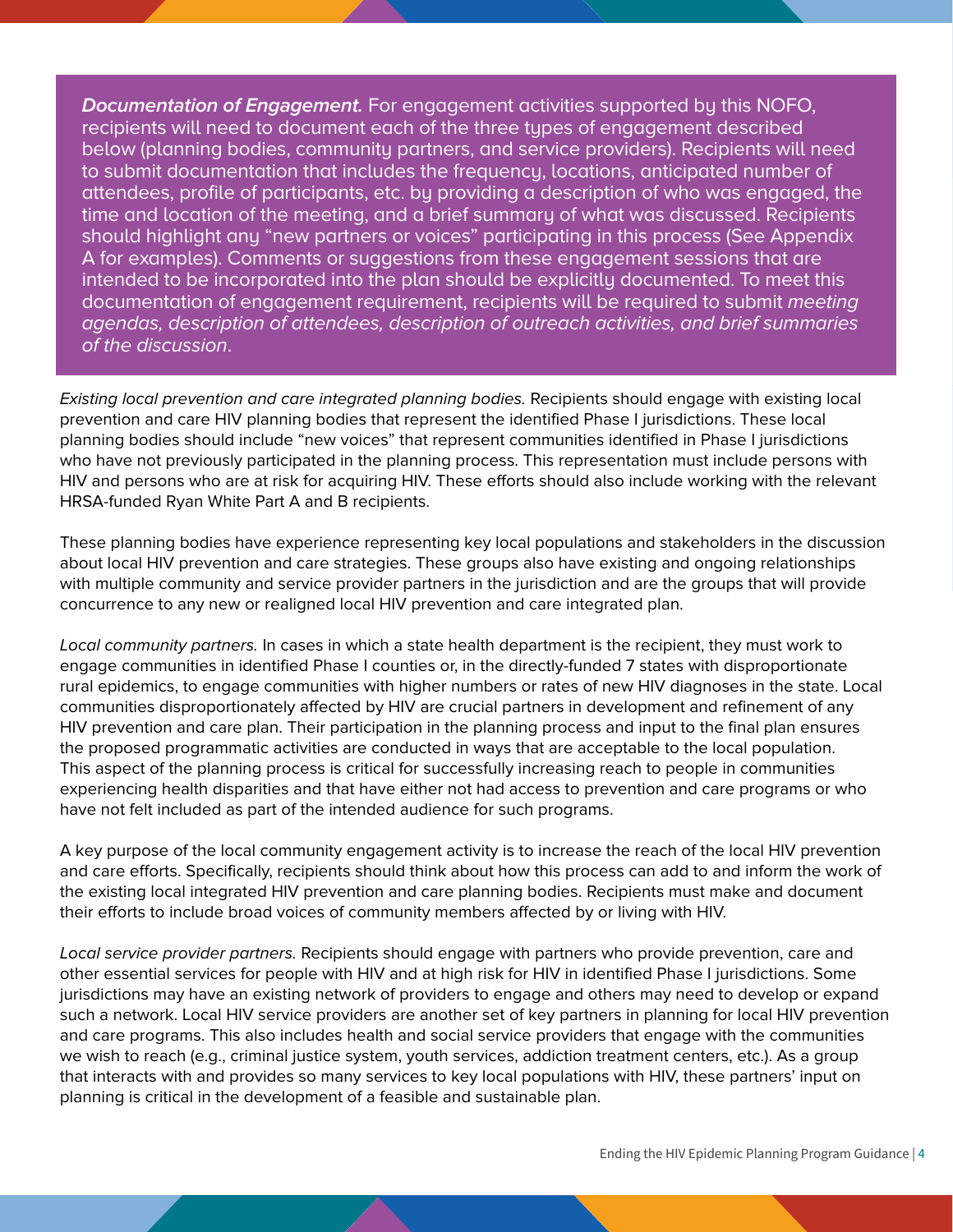**A note about community engagement.** Recipients should consider ways that have been most productive for reaching out and engaging with community and provider partners. New approaches may be necessary to reach new partners needed to improve the HIV prevention and care activities in the jurisdiction. In many cases, community engagement will need to include "new voices" that represent communities impacted by HIV in the identified in Phase I jurisdictions.

### **Section II: Epidemiologic Profile [NOFO Activity 2]**

Recipients should submit a snapshot summary of a current epidemiologic profile (most current data available) for their jurisdiction. This snapshot should be no more than 5 pages and should highlight key aspects of the HIV burden in the identified Phase I jurisdiction(s) as they relate to the EHE initiative. A traditional epidemiologic profile provides a description of the burden of HIV in the population of an area in terms of socio-demographic, geographic, behavioral, and clinical characteristics of persons newly diagnosed with HIV, people with HIV (PWH) and persons at higher risk for infection. Understanding the populations affected by HIV provides the basis for setting priorities, identifying appropriate interventions and services, allocating HIV prevention and care resources, planning programs, and evaluating programs and policies. The snapshot should serve the same purpose as the full epidemiologic profile, yet constitutes a much less burdensome document for a jurisdiction to generate.

For the snapshot, recipients should use the most currently available local data to synthesize a comprehensive overview of the local HIV epidemic. Recipients should also include descriptions of key characteristics relevant to planning from any recent or active cluster investigations (note that confidentiality is of critical importance and should not be violated when describing these characteristics.). This tool will be critical to local planning activities and it should be shared with local planning bodies and partners. A copy of the full current epidemiologic profile may be requested by CDC at a later point in time.

For additional information on developing an epidemiologic profile, recipients may refer to the "Integrated Guidance for Developing Epidemiologic Profiles: HIV Prevention and RWHAP Planning" issued by CDC and HRSA in August 2014. ([https://www.cdc.gov/hiv/pdf/guidelines\\_developing\\_epidemiologic\\_profiles.pdf](https://www.cdc.gov/hiv/pdf/guidelines_developing_epidemiologic_profiles.pdf))

# **Section III: Situational Analysis** (including Needs, Gaps, and Barriers) [NOFO Activity 3]

Recipients will also submit a snapshot summary of a current situational analysis that provides an overview of strengths, challenges, and identified needs with respect to several key aspects of HIV prevention and care activities. The format of this document will facilitate the expedited planning process and should be no more than 10 pages. Similar to the integrated prevention and care planning, this snapshot should synthesize information from the local epidemiologic data, from the engagement with local planning bodies, and from other local partners and local community engagement efforts.

The analysis should be informed by and include consultation of other federally and state/locally funded implementation partners (e.g., Community-based Organizations, HRSA-funded Ryan White HIV/AIDS Program Clinics and Community Health Centers, SAMHSA, HUD, IHS, or HHS recipients, CMS, Local Education Agencies supported under PS18-1807, etc.). Previously developed Integrated HIV Prevention and Care plans, as well as any locally-relevant "Getting to Zero", "Ending the Epidemic" plans, or "Fast Track City" commitments should also be considered.

The content of the situational analysis should clearly lay the groundwork for proposed strategies in the workplan. The submitted snapshot should be *organized by Pillars* to facilitate articulating the link between needs and proposed activities (See Appendix B). A copy of the full situational analysis may be requested by CDC at a later point in time.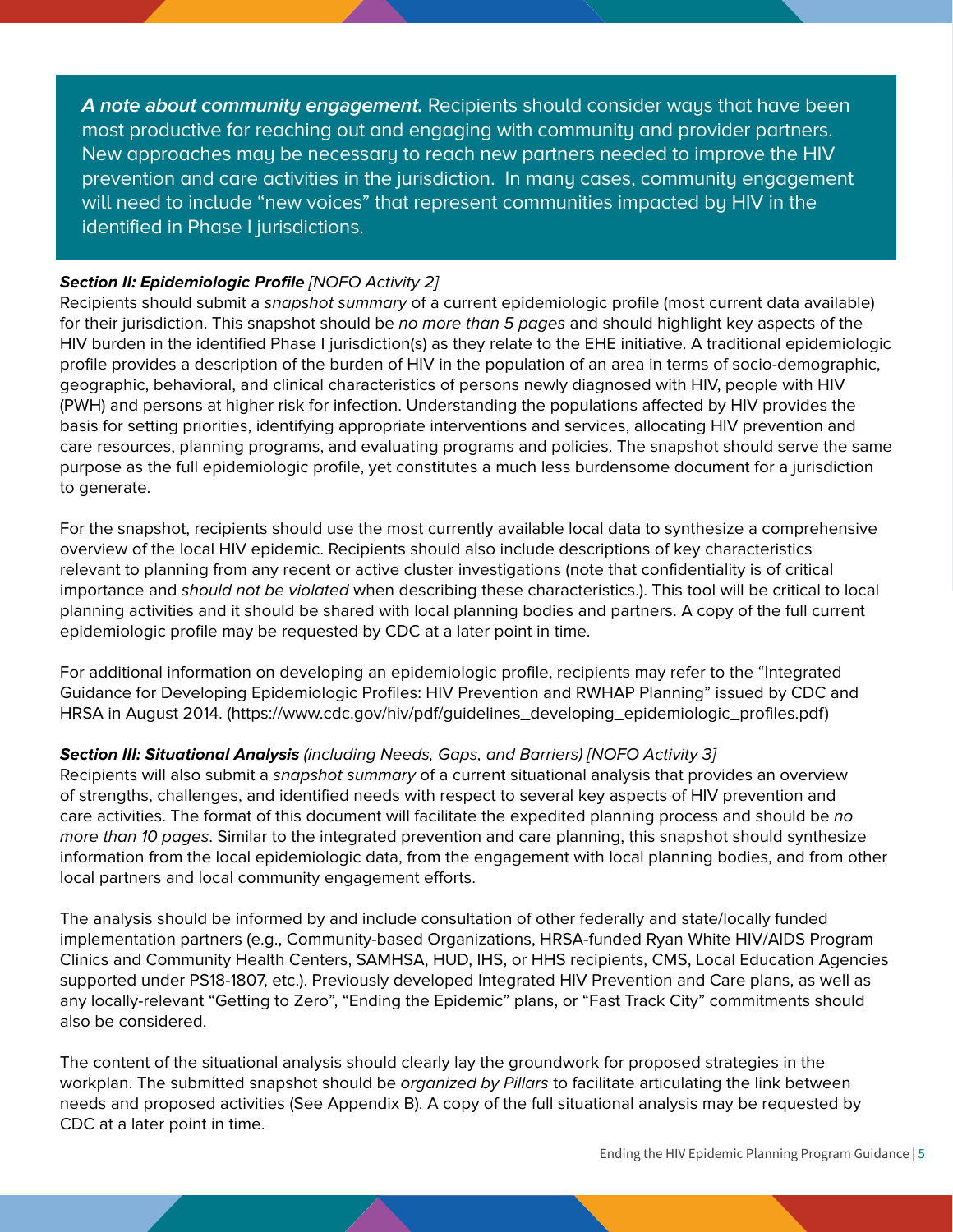Needs Assessment. As part of the situational analysis, recipients should conduct a needs assessment (e.g., resources, infrastructure, and service delivery). A needs assessment is the process of collecting information about the needs of persons at risk for HIV and people with HIV (those receiving care and those not receiving care); identifying current resources available to meet those needs; and determining what gaps in HIV prevention and care services exist.

The needs assessment for this NOFO should be consistent with the current or updated epidemiologic profile and incorporate input from the engagement activities. It should include a description of identified gaps in local HIV prevention and care activities as well as unmet needs. Any relevant barriers identified should also be described. Capacity-building needs assessment of the health department, HIV prevention service providers, and other prevention agencies/partners, including CBOs' capacity to provide HIV prevention services (e.g., testing, navigation, and linkage to care), should also be described. Needs may also be identified through the engagement sessions.

**A note about the situational analysis.** If a recipient has a current situational analysis, but not a current EHE plan, additional engagement will need to occur – resulting in an updated situational analysis. It is important to engage and identify existing needs from partners, including partners that are not traditionally at the table.

Social Determinants of Health. Given the focus on Ending the HIV Epidemic, recipients, during their planning, must consider populations that are not optimally benefiting from current HIV prevention and care activities. Environmental, social and structural issues may limit the impact of HIV prevention tools that represent the current state of the science. Social determinants of health relevant to HIV prevention (e.g., housing instability, food insecurity, transportation, homophobia, transphobia, racism, etc.) should be considered in the planning activities. When engaging with partners and considering the local situational analysis, recipients should explore strategies that may be able to address or mitigate these factors as they relate to barriers to effective HIV prevention and care efforts. For more information on social determinants of health, see [https://www.cdc.gov/](https://www.cdc.gov/nchhstp/socialdeterminants/index.html) [nchhstp/socialdeterminants/index.html](https://www.cdc.gov/nchhstp/socialdeterminants/index.html).

# **Section IV: EHE Planning [NOFO Activity 6, 7]**

This cooperative agreement requires participating Phase I health departments to engage local partners in an accelerated and collaborative planning process to develop written EHE plans tailored for the local jurisdictions. This collaborative planning process will allow health departments to address local needs and provide flexibility to address local challenges that vary from one community to another, consistent with the HIV integrated planning process.

CDC emphasizes that proposed activities should show promise in their potential to drive down the number of new HIV infections, be legally permissible, be informed by local context, meet local needs, and be feasible and scalable. HRSA and CDC anticipate broad flexibility in funding to allow jurisdictions to customize and optimize their approach in order to achieve success. Jurisdictions are encouraged to propose "disruptively innovative" activities, which have a reasonable rationale that is ideally grounded in the available scientific evidence and experience.

EHE Planning by Pillars. The EHE plan should be organized by Pillars: Diagnose, Treat, Prevent, and Respond. Please see Appendix A for examples.

HIV Workforce. For each Pillar, anticipated HIV workforce needs should be described. These can include human resources (e.g., personnel, types of positions, or skill sets) and/or partnerships (e.g., faith community, civic organizations, local and federal government).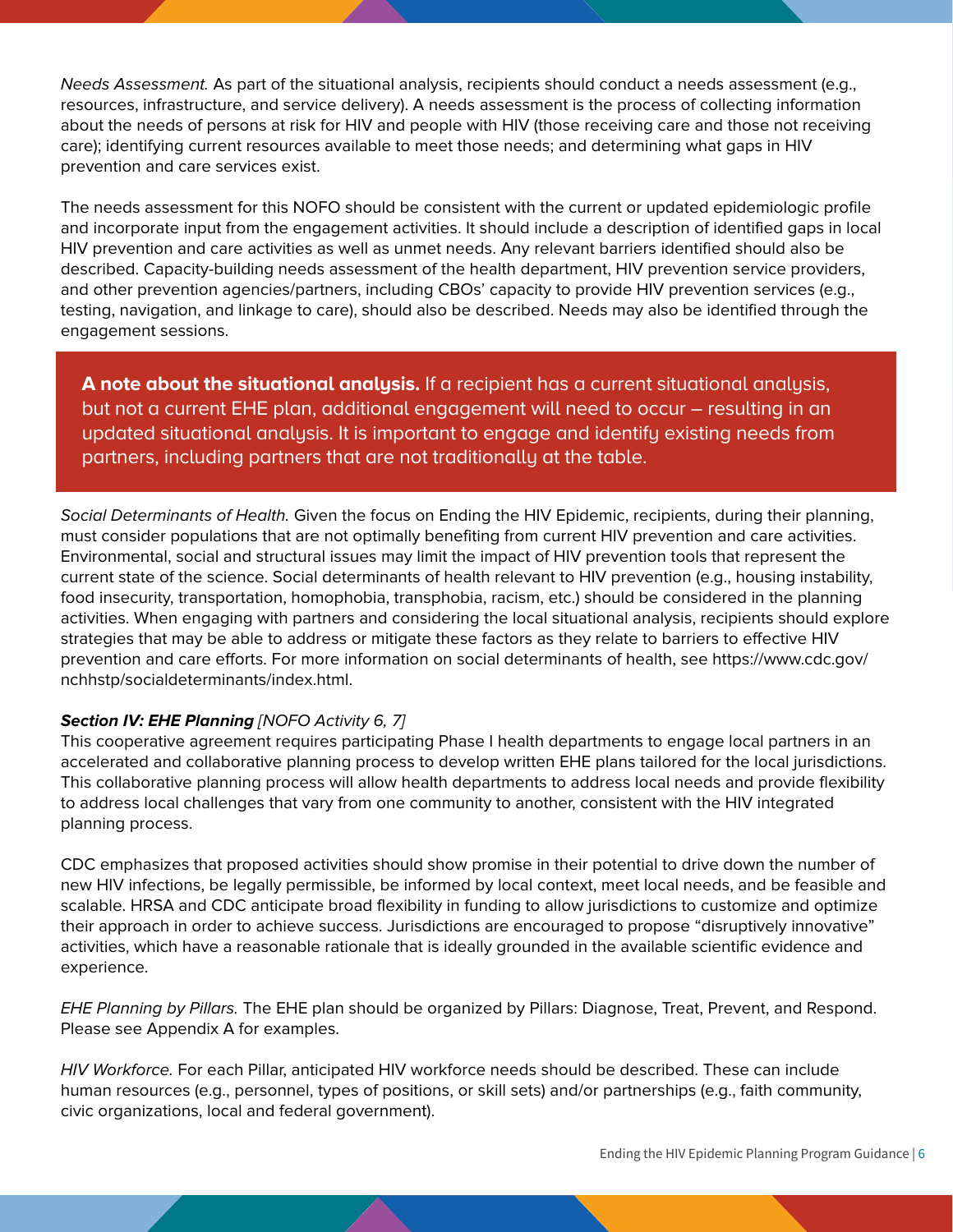Reaching concurrence on the EHE Plan with local HIV planning groups. The same process that recipients typically use for reaching concurrence on their jurisdictional Integrated HIV Prevention and Care Plan ([https://](https://www.cdc.gov/hiv/pdf/p/cdc-hiv-planning-guidance.pdf) [www.cdc.gov/hiv/pdf/p/cdc-hiv-planning-guidance.pdf](https://www.cdc.gov/hiv/pdf/p/cdc-hiv-planning-guidance.pdf)) should be leveraged for the EHE planning process. This approach will allow for input and support to be gained from existing local planning groups and will avoid having to create a new planning body or system for approving the EHE plan. This approach should also support the accelerated timeline for the EHE planning effort. Additionally, recipients should ensure that the planning process at every step, including concurrence, is truly inclusive of communities in Phase I jurisdictions that are impacted by HIV and who are community stakeholders in the EHE activities and outcomes.

**Documentation of Concurrence.** To reach concurrence on the EHE Planning process, recipients will need to document their process for reaching concurrence, non-concurrence, or concurrence with reservations. Recipients will need to outline the segments of the Phase I community represented in the concurrence process (i.e., community members, PWH, providers, governmental) and approach to be used for concurrence should be outlined in the draft EHE Plan. Concurrence will need to be provided for the final submitted EHE plan.

# Scenarios of EHE Planning.

Jurisdictions at various stages of EHE Plan development

- Recipient health departments that already have an EHE Plan or equivalent in place for the relevant Phase I jurisdiction(s) may only require some adjustments to these plans; although continual community engagement will be necessary. These health departments may have identified needs for additional community engagement and updates to their plan, based on what is gathered via the community engagement or from initial implementation efforts.
- Jurisdictions that have an EHE plan in development (not yet completed) may require additional community engagement and updating their epi profile to inform their EHE Plan.
- For jurisdictions that do not have an EHE plan, the requirements of the NOFO should directly support the development of one.

Multiple or no named counties within jurisdiction

- State Health Departments with multiple contiguous EHE counties should have one plan for the jurisdiction that covers the specific named EHE counties. In these instances (e.g., Georgia Health Department with Cobb, Dekalb, Fulton and Gwinnett Counties), one plan that is inclusive of all named counties should be provided.
- Health departments with multiple Phase I counties that are spread throughout the state jurisdiction (e.g., Louisiana Health Department with East Baton Rouge Parish and Orleans Parish), should include sub-sections for each county within the overall written plan. Note that submitted snapshots as well as explicit plans for engagement and planned activities should be described for each named county.
- For states without identified Phase I EHE counties, plans should focus efforts on addressing HIV throughout the state, including rural areas with increased HIV burden. These recipients may wish to work with local and state data and should use their current and up-to-date state epidemiological profile to determine which rural areas are most affected. In most cases, efforts may also need to focus on certain urban activities that support rural service provision. Recipients should present a clear strategy for engaging and focusing on the rural aspects of their epidemic.

#### **Section V: Submission and Review**

Submission. Funded entities are expected to submit their DRAFT EHE Plan to CDC by December 30, 2019. Draft plans should be submitted to [PS19-1906@cdc.gov](mailto:PS19-1906%40cdc.gov?subject=) and a courtesy copy to your project officer. Note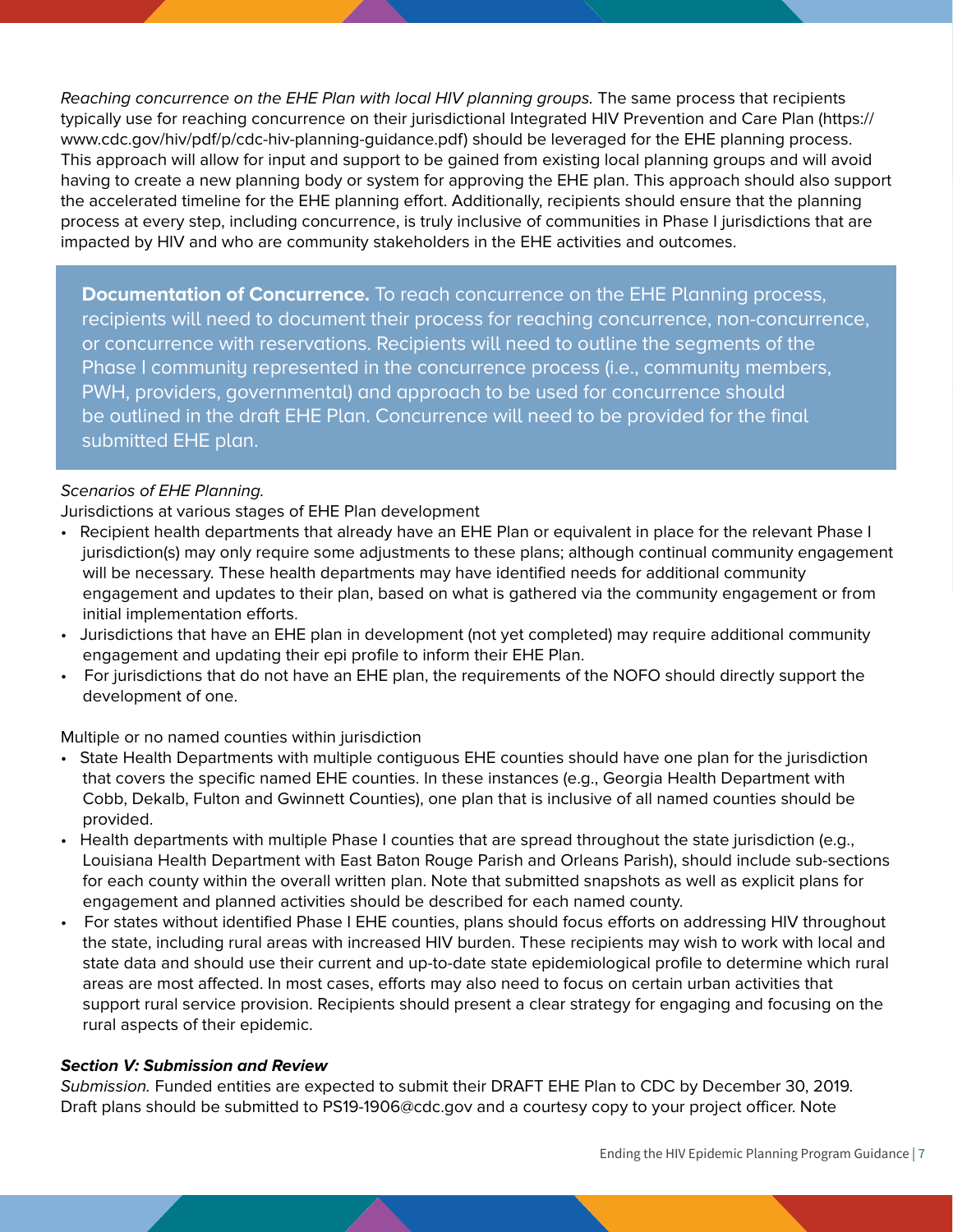that these are referred to as 'Draft' EHE plans as the process for moving from planning to implementation is expected to be iterative, and these plans will be "*living*" documents as implementation begins.

Please submit only one submission per recipient. For those with multiple counties, separate plans are not required for submission. Identified EHE counties should be included in the overall plan.

Final EHE plans will be due by the end of the project period, September 2020. However, implementation will overlap with this time period, so final plans should reflect these implementation activities. Details on the submission of the final plan will be provided.

Plan structure and content. There is no single template for the plan submission. Submitted documents should outline the engagement process, epi overview, plan contents, and monitoring and oversight. The written plan should be organized by pillar activity and consistent with implementation NOFO requirements and include specific goals, key activities and strategies, key partners, potential funding resources (including leveraged and other resources), estimated funding allocation and outcomes with identified data sources as applicable for each of the four Pillars.

Review Process. Federal partners, OIDP, CDC, HRSA, and SAMSHA, will participate in the review of the draft EHE plans and will provide joint feedback to the funded programs, as appropriate. Any comments that require changes to the plan will be documented in the feedback shared with the funded health department. Recipients should incorporate feedback received from federal and local partners. Recipients should also continue with local community engagement and identifying gaps, needs, etc. for informing the final EHE plan.

### **Main elements to be submitted to CDC**

- 1. Documentation of Community Engagement
- 2. Current Snapshot Summary of an Epidemiologic Profile (maximum 5 pages)
- 3. Current Snapshot Summary of a Situational Analysis (maximum 10 pages)
- 4. Draft EHE Plan
- 5. Concurrence on final, submitted EHE Plan

Note: Elements 2, 3, and 4 should be organized by Pillar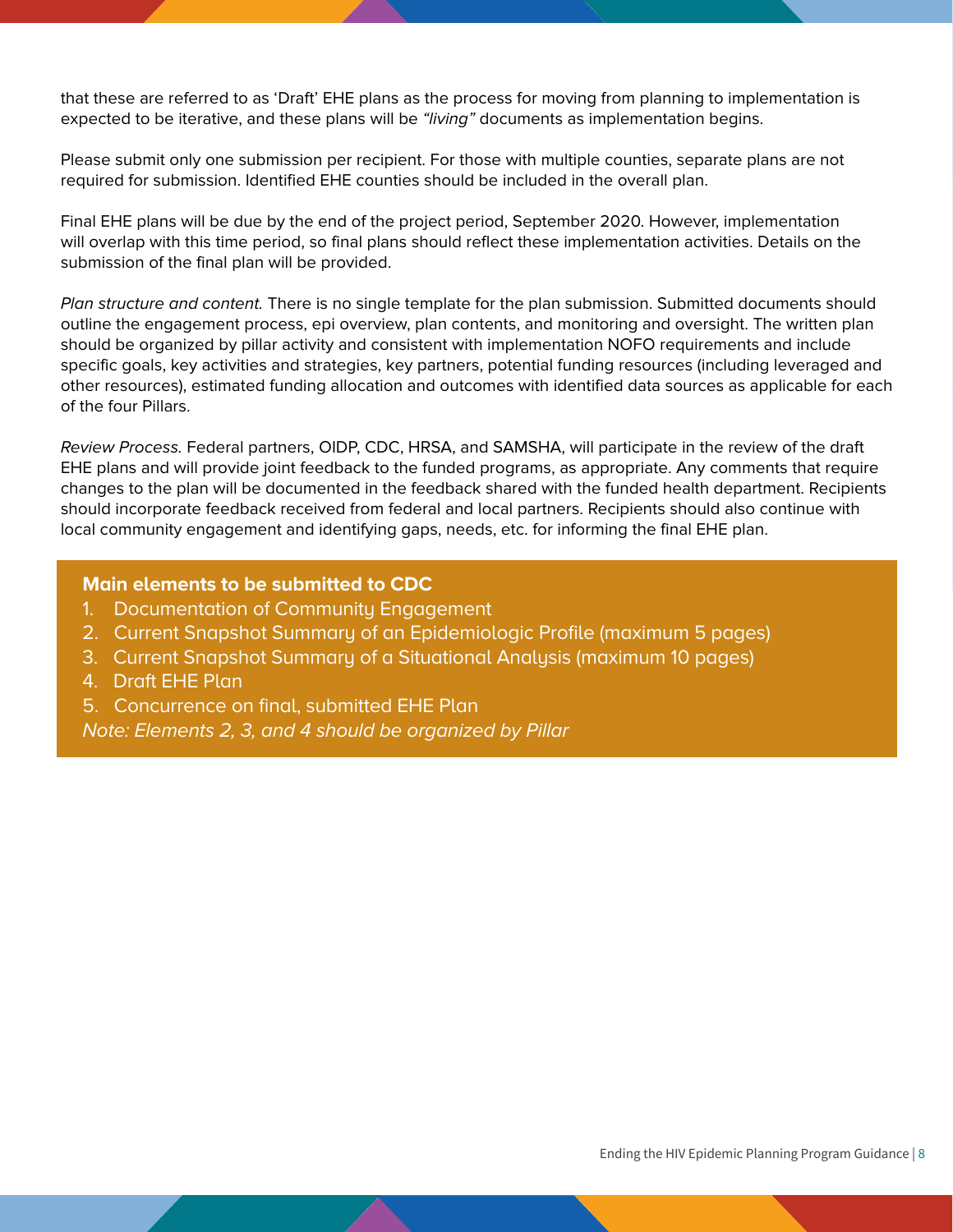# Appendix A

## **Examples of Key Stakeholders to Consider for Community Engagement**

- City, county, tribal, and other state public health department partners
- Existing community advisory boards
- Community members resulting from new outreach efforts
- Community members that represent the demographics of the local epidemic
- Local and regional clinics, healthcare facilities, clinicians, and other medical providers
- Medicaid/Medicare partners
- Correctional facilities, local law enforcement and related service providers
- Community- and faith-based organizations, including civic and social groups
- Professional associations
- Local businesses
- Local academic institutions
- Other key informants

# **Key Stakeholders to Consider for Planning Group Membership**

- Health department staff
- Social service providers
- People with HIV
- Behavioral or social scientists
- Epidemiologists
- HIV clinical care providers
- Faith community members
- Business/labor representatives
- Community health care center representatives
- Substance use treatment providers
- Intervention specialists
- Local education agencies/academic institutions
- Mental health providers
- Homeless services representatives
- Corrections
- Housing service providers (e.g., HOPWA)
- Diverse geographic distribution (urban, metropolitan, rural)
- Risk populations (e.g., MSM, PWID, Transgender, Heterosexual)
- Diversity of race and ethnicity, age and gender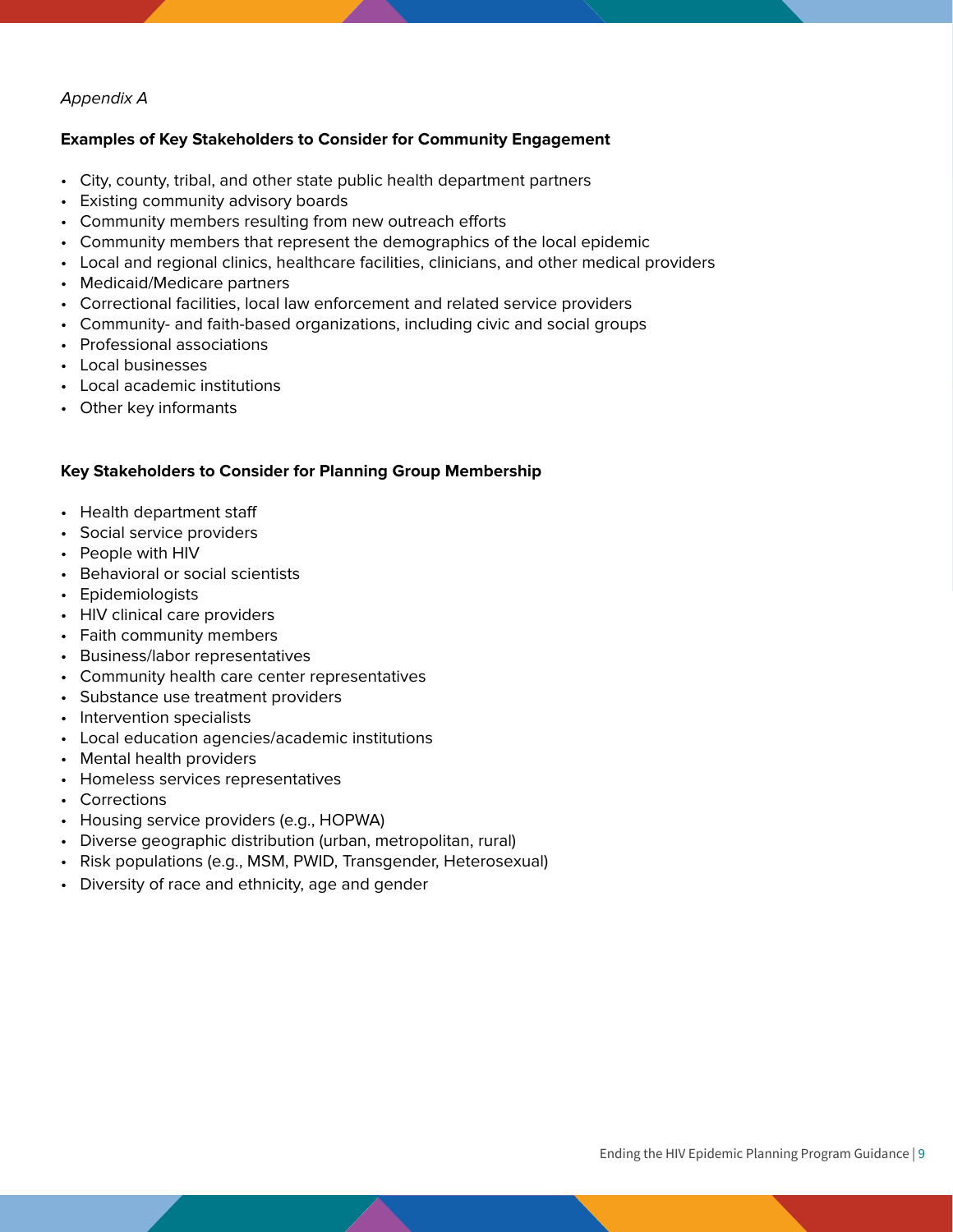#### **Example of EHE Plan Structure**

Note. Jurisdictional targets will be refined over time as the national targets become final and available, and as lessons learned are identified from implementation. Due to the overlap in planning and implementation, this planning process will be iterative to allow for adjustments, accordingly.

#### **Pillar One: Diagnose (EXAMPLE)**

**Goal:** To diagnose XX # of PWH in 5 years.

#### **Key Activities and Strategies:**

- 1) Increase routine testing in XX ERs, acute care settings, etc.
- 2) Increase public awareness campaigns focused on getting tested and treated in XX neighborhoods/venue to reach demographic XX

**Key Partners:** Health departments, community-based organizations, FQHCs, correctional facilities, school-based clinics, sexual health clinics, women's health services/prenatal services providers, hospitals, etc.

**Potential Funding Resources:** CDC HIV Prevention and Surveillance Programs, Ryan White HIV/AIDS Program (RWHAP), State and/or Local Funding, Medicaid, etc.

**Estimated Funding Allocation:** \$X

**Outcomes (reported annually, locally monitored more frequently):** # newly identified persons with HIV **Monitoring Data Source:** EMR data, surveillance data

# **Pillar Two: Treat (EXAMPLE)**

**Goal:** To engage XX # of PWH in ongoing HIV care and treatment in 5 years.

#### **Key Activities and Strategies:**

- 1) Increase linkage to care activities in XX populations
- 2) Increase public awareness campaigns focused on getting tested and treated in XX neighborhoods/venue to reach demographic XX

**Key Partners:** FQHCs, medical care providers, hospitals, community-based organizations, various professional health care associations, etc.

**Potential Funding Resources:** Ryan White HIV/AIDS Program (RWHAP), State Local Funding, SAMHSA, HUD/ HOPWA, Medicaid expenditures, Bureau of Primary Health Care, Administration for Children and Families, and other public and private funding sources

**Estimated Funding Allocation:** \$X

**Outcomes (reported annually, locally monitored more frequently):** Linkage to care for # newly identified persons with HIV; Linkage to care for # persons with HIV identified as not in care **Monitoring Data Source:** Surveillance, RWHAP, CDC testing linkage data

#### **Pillar Three: Prevent (EXAMPLE)**

**Goal:** To increase access to PrEP by X% for priority populations in 5 years.

#### **Key Activities and Strategies:**

- 1) Increase number of providers trained to prescribe PrEP
- 2) Increase PrEP prescriptions among priority populations

**Key Partners:** Community-based organizations, FQHCs, sexual health clinics, hospitals, social media platform providers, social service providers, etc.

**Potential Funding Resources:** CDC HIV Prevention and Surveillance Programs, Bureau of Primary Health Care, State and/or Local Funding, Minority AIDS Initiative (MAI), SAMHSA, HUD/ HOPWA, Federal Office of Rural Health Policy, Indian Health Service; Office on Women's Health, Office of Minority Health, Office of Population Affairs, and other public and private funding sources, etc.

#### **Estimated Funding Allocation:** \$X

**Outcomes (reported annually, locally monitored more frequently):** # providers trained; # prescriptions for PrEP Monitoring Data Source: Local databases, medical records data, pharmacy records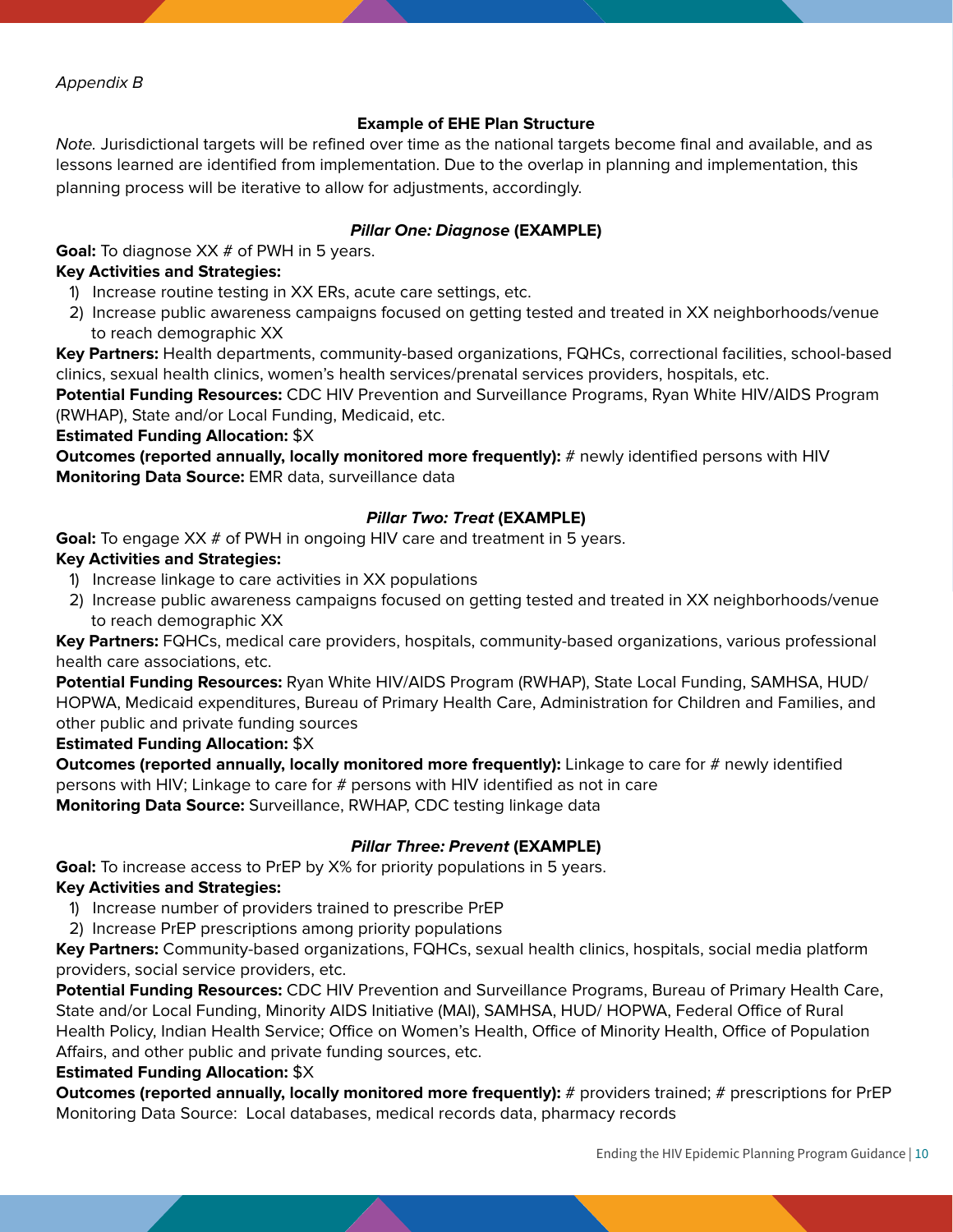## **Pillar Four: Respond (EXAMPLE)**

**Goal:** To increase capacity to identify and investigate active HIV transmission clusters and respond to HIV outbreaks in 1 year.

#### **Key Activities and Strategies:**

- 1) Increase capacity for rapid detection and response to active HIV transmission clusters
- 2) Increase community engagement and input in response activities

**Key Partners:** Local community members, PWH, health departments, public health professionals, etc.

**Potential Funding Resources:** CDC HIV Prevention and Surveillance Programs, STD Funding, Ryan White HIV/ AIDS Program (RWHAP), State and/or Local Funding

#### **Estimated Funding Allocation:** \$X

Outcomes (reported annually, locally monitored more frequently): Establishment of protocols for cluster detection and response procedures.

**Monitoring Data Source:** Local protocols and reports